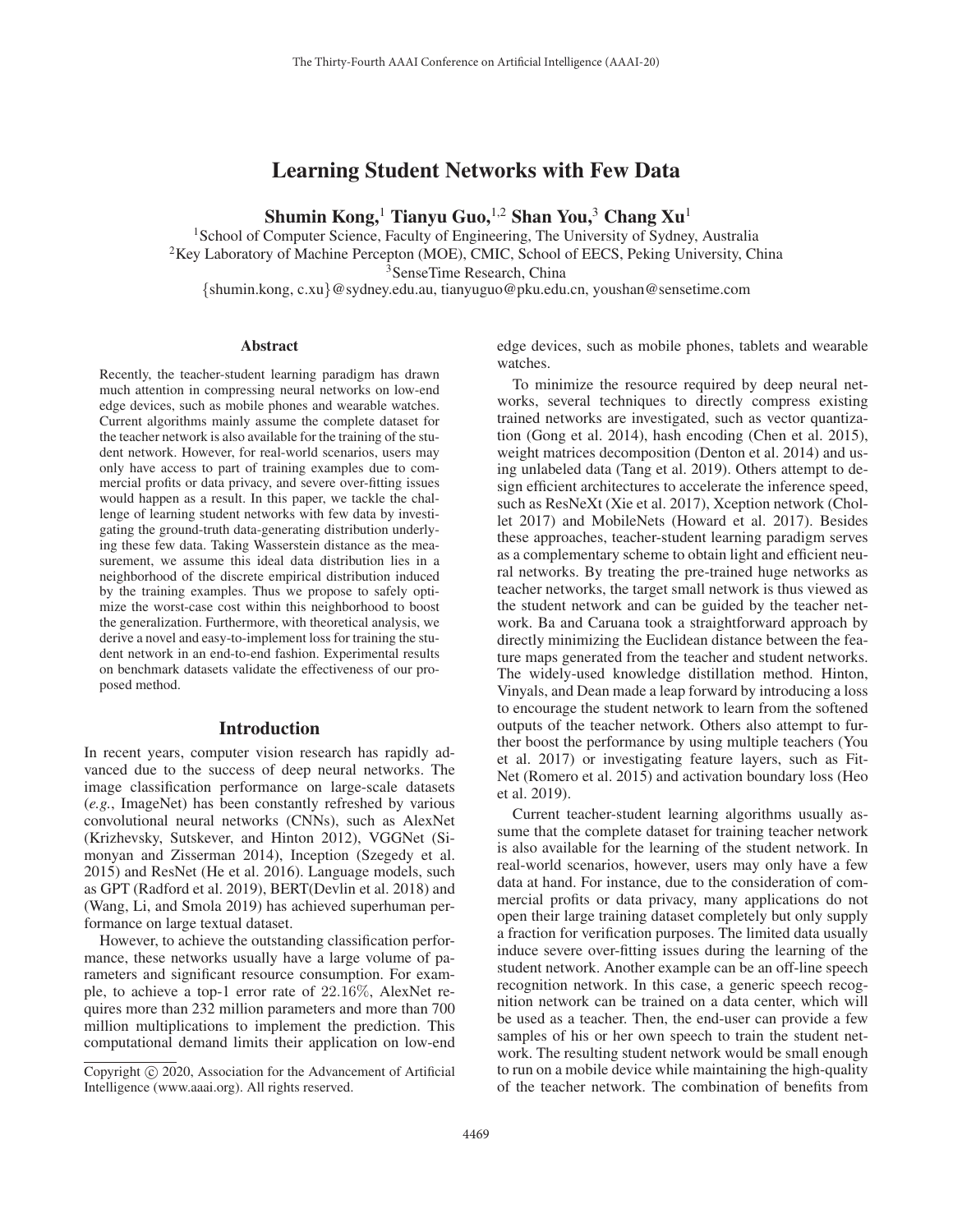the teacher-student learning paradigms and the generalization ability enables some large deep learning networks to be deployed to low battery and computing power devices, such as mobile phones. Thus, it is important to fit the network to scarce training examples while maintaining its generalization ability.

To boost the generalization ability of the student network, we propose to explore the ground-truth data-generating distribution. Given the training examples, we assume the ground-truth distribution lies in a neighborhood of the discrete empirical distribution, *i.e.*, uniform distribution over i.i.d. training examples. By dint of Wasserstein distance, we thus propose to safely optimize the worst-case or every possible ground-truth distribution's cost within this neighborhood to boost the generalization as a result. However, the worst-case cost does not have a closed-form and is not appropriate for training a student network in an end-to-end fashion. In this way, we furthermore analyze its upper bound in theory and develop a novel loss function accordingly, called WaGe loss. As a result, via this very loss, the student network can maintain its generalization ability while being trained on a fraction of the training examples. Experimental results on benchmark datasets show the effectiveness of our proposed method, and when the training examples are very limited, our method significantly outperforms other comparison methods.

## Problem Formulation

Now we formally introduce the teacher-student learning scheme in compressing neural networks, especially the widely-used knowledge distillation method. Then we make a statement that, given a few data, how to boost the generalization ability of the student network. In this paper, we consider the general multi-class classification problem.

#### Knowledge Distillation

In the teacher-student learning scheme, the teacher network  $\mathcal{N}_T$  usually consists of a large amount of parameters and has powerful classification ability accordingly. In contrast, the student network  $\mathcal{N}_S$  is light and small, which has much fewer parameters and is appropriate for the low-end computational devices. The goal of the teacher-student learning scheme is to learn the student network with the help of the pre-trained teacher network, instead of solely from the training data.

To transfer the knowledge from the teacher network into the student network, special training guidance or losses are imposed during the learning of student network, *e.g.*, knowledge distillation (KD) loss (Hinton, Vinyals, and Dean 2015). Denote the training data as  $\mathcal{D} = \{(\boldsymbol{x}_i, \boldsymbol{y}_i)\}_{i=1}^N$  where  $x_i \in \mathcal{X} \subset \mathbb{R}^d$  and  $y_i \in \mathcal{Y} \subset \{0,1\}^k$ . KD loss encourages the student network to have similar softened outputs with that of teacher network,

$$
\mathcal{L}_{KD}(\mathcal{N}_S) = \frac{1}{N} \sum_{i=1}^{N} [\mathcal{H}(\hat{\boldsymbol{y}}_i, \boldsymbol{y}_i) + C\mathcal{H}(\boldsymbol{p}_i, \boldsymbol{q}_i)], \quad (1)
$$

where  $\hat{y}_i \in \mathbb{R}^k$  is the prediction output of the student network,  $\tilde{C}$  is a balancing constant and  $\mathcal{H}(\cdot, \cdot)$  is the crossentropy loss to measure the discrepancy between the prediction output vector and the ground-truth label vector.  $p_i$ and  $q_i$  are called the softened outputs of the teacher network and student network, respectively, which are calculated using their raw output logits  $o_i^T$  and  $o_i^S$  by softmax function,  $i.e.$ 

$$
\boldsymbol{p}_i = \frac{\exp(\boldsymbol{o}_i^T/T)}{\left\| \exp(\boldsymbol{o}_i^T/T) \right\|_1} \quad \text{and} \quad \boldsymbol{q}_i = \frac{\exp(\boldsymbol{o}_i^S/T)}{\left\| \exp(\boldsymbol{o}_i^S/T) \right\|_1}, \tag{2}
$$

where T is a temperature parameter to control the *softness* of the probabilistic prediction outputs. The softened outputs contain more information than the one-hot-code groundtruth label vectors and are supposed to better guide the training of the student network.

## Rethinking the Generalization of the Student Network

By dint of knowledge distillation loss, the teacher network's softened outputs act as additional (privileged) information during the learning of student network, and is shown to enhance generalization ability of the student network by improving the learning rate (Lopez-Paz et al. 2015). However, when the number of training examples is limited, the generalization error would be still fairly large, and severe overfitting issues would happen consequently. To handle this problem, we suggest rethinking the generalization of the student network.

Denote the ground-truth data-generating distribution of instances  $x \in \mathcal{X}$  as  $\mathbb{P}$ , *i.e.*,  $x \sim \mathbb{P}$ . Then the aim of the learning student network is to minimize the following population risk,

$$
\mathcal{R}(\mathcal{N}_S) = \mathbb{E}^{\mathbb{P}}[\ell(\boldsymbol{x}; \mathcal{N}_S, \mathcal{N}_T)],\tag{3}
$$

where  $\mathbb{E}^{\mathbb{P}}$  is the expectation over the distribution  $\mathbb{P}$ .  $\ell(\mathbf{x}; \mathcal{N}_S, \mathcal{N}_T)$  is a loss encouraging the student network to match with the teacher network. For example, for knowledge distillation in Eq. (1)  $\ell(x; \mathcal{N}_S, \mathcal{N}_T) = \mathcal{H}(\boldsymbol{p}_i, \boldsymbol{q}_i)$ . Given the dataset  $\mathcal{D}^{\mathcal{X}} = \{x_i\}_{i=1}^N$ , the corresponding empirical risk goes to

$$
\hat{\mathcal{R}}(\mathcal{N}_S) = \frac{1}{N} \sum_{i=1}^{N} \ell(\boldsymbol{x}_i; \mathcal{N}_S, \mathcal{N}_T).
$$
 (4)

In fact, Eq. (4) can also be written into an expectation form. Define a discrete distribution  $\mathbb{P}_N$  over X as

$$
p(\boldsymbol{x}) = \begin{cases} 1/N, & \text{if } \boldsymbol{x} \in \{\boldsymbol{x}_i\}_{i=1}^N \\ 0, & \text{otherwise,} \end{cases}
$$
 (5)

which is actually a uniform distribution over all  $N$  training data and called *discrete empirical distribution*. Then Eq. (4) equals to

$$
\hat{\mathcal{R}}(\mathcal{N}_S) = \mathbb{E}^{\mathbb{P}_N} [\![\ell(\mathbf{x}; \mathcal{N}_S, \mathcal{N}_T)]\!].
$$
 (6)

In this way, the gap between the empirical risk and the population risk (*i.e.*, the generalization error) results from the difference between the ground-truth data-generating distribution  $\mathbb P$  and the discrete empirical distribution  $\mathbb P_N$ . To shrink the gap, we estimate the  $\mathbb P$  using  $\mathbb P_N$ , and assume  $\mathbb P$  lies in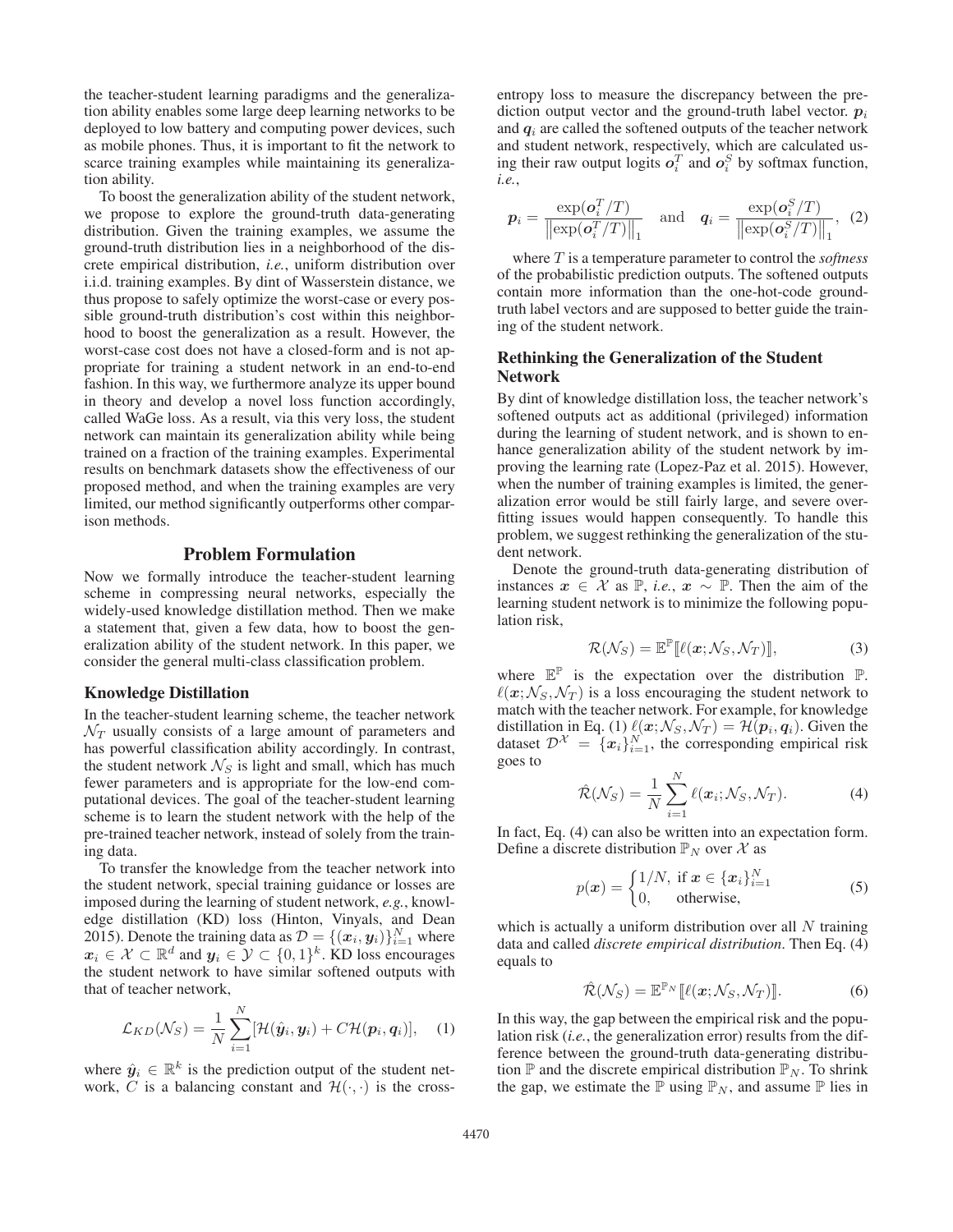a neighborhood of  $\mathbb{P}_N$ . Since  $\mathbb P$  is continuous while  $\mathbb{P}_N$  is discrete, to measure their distance and to cover every possible (continuous or discrete) distribution "between" them, we adopt the Wasserstein distance (Arjovsky, Chintala, and Bottou 2017) as the measurement. The neighborhood  $\mathcal{B}_{\epsilon}(\mathbb{P}_N)$ can be thus constructed as

$$
\mathcal{B}_{\epsilon}(\mathbb{P}_N) := \{ \mathbb{Q} \in \mathcal{M}(\mathcal{X}) : d_W(\mathbb{P}_N, \mathbb{Q}) \le \epsilon \}, \quad (7)
$$

where  $\mathcal{M}(\mathcal{X})$  is the set of all possible distributions  $\mathbb Q$ over  $\mathcal{X}$ , and  $d_W(\cdot, \cdot)$  is the Wasserstein distance between two probabilistic distributions. The rationale behind the Wasserstein distance over other measurements, such as KLdivergence or maximum mean discrepancy, is three-fold: 1) it can lead to a tractable solution which will be presented in the next Section, 2) it can measure the distance between discrete and continuous distributions, and 3) measure concentration results from (Fournier and Guillin 2015) guarantee that  $\mathcal{B}_{\epsilon}(\mathbb{P}_N)$  could contain the unknown ground-truth data distribution with a high confidence. Hence, Eq. (7) can be viewed as a Wasserstein ball with radius of  $\epsilon$  that surrounds the distribution  $\mathbb{P}_N$ . Since the distribution  $\mathbb P$  lies in this ball, to boost the generalization of the student network, we suggest to safely optimize the risk of all possible ground-truth distributions within the  $\mathcal{B}_{\epsilon}(\mathbb{P}_N)$ . This goal equals to improving the worst-case risk of all distributions in  $\mathcal{B}_{\epsilon}(\mathbb{P}_N)$ , which is equivalent to minimizing the supremum of the risks (Mohajerin Esfahani and Kuhn 2018), *i.e.*,

$$
\sup_{\mathbb{Q}\in\mathcal{B}_{\epsilon}(\mathbb{P}_N)} \mathbb{E}^{\mathbb{Q}}[\ell(\boldsymbol{x};\mathcal{N}_S,\mathcal{N}_T)]].
$$
\n(8)

In this way, training with the objective Eq. (8) would alleviate the over-fitting problem caused by few training data, and boost the generalization and the classification performance of the student network accordingly.

## Learning with Few Data

In this section, we introduce our detailed solution to boost the generalization ability of the student network, which is related to a novel loss, called Wasserstein generalization (WaGe) loss, developed from theoretical analysis of formulation Eq. (8). We also have discussed some practical tips during training.

#### Theoretical Analysis of Eq. (8)

As illustrated above, the generalization ability of the student network can be enhanced by optimizing Eq. (8). Nevertheless, Eq. (8) involves a supremum operation over the Wasserstein ball  $\mathcal{B}_{\epsilon}(\mathbb{P}_N)$ , which is not computationally tractable for the training networks in an end-to-end fashion. Inspired by the Majorization Minimization method (Hunter and Lange 2004), we choose to analyze the upper bound of Eq. (8) as a surrogate objective, then we can optimize the upper bound instead.

(Mohajerin Esfahani and Kuhn 2018, Theorem 6.3) presents an upper bound related to the empirical risk  $\mathcal{R}$ .

**Theorem 1.** If  $\ell$  is proper, convex and lower semicontinous, *there exists an upper bound of Eq.* (8) *for any*  $\epsilon > 0$ , *i.e.*,

$$
\sup_{\mathbb{Q}\in\mathcal{B}_{\epsilon}(\mathbb{P}_N)} \mathbb{E}^{\mathbb{Q}}[\ell(\boldsymbol{x})] \leq \psi \epsilon + \frac{1}{N} \sum_{i=1}^N \ell(\boldsymbol{x}_i),\tag{9}
$$

*where*  $\psi := \sup \{ \|\theta\|_* : \ell^*(\theta) < \infty \}$ ,  $\ell^*$  *is the convex conjugate function of*  $\ell$  *and*  $\left\| \cdot \right\|_*$  *is the dual norm of*  $\| \cdot \|$ .

Here for ease of notation, throughout this section we suppress the dependence of the network  $\mathcal{N}_S$  and  $\mathcal{N}_T$  in loss  $\ell(x; \mathcal{N}_S, \mathcal{N}_T)$ , and denote it as  $\ell(x)$ . And we adopt the  $\ell_2$ norm throughout this paper. Next, we focus on the estimation of  $\psi$ 's value, which is dependent on the loss  $\ell$  itself. We have the following result.

**Theorem 2.** If  $\ell$  is  $\overline{L}$  - lipschitz continuous on  $\chi$ , i.e., for *any*  $x$  *and*  $x' \in \mathcal{X}$ *,* 

$$
\|\ell(\boldsymbol{x}) - \ell(\boldsymbol{x}')\| \le \overline{L} \|\boldsymbol{x} - \boldsymbol{x}'\| \tag{10}
$$

*holds, then the*  $\psi$  *in Eq.* (9) *is upper bounded by* 

$$
\psi \leq \sup_{\mathbf{x} \in \mathcal{X}} \|\nabla_{\mathbf{x}} \ell(\mathbf{x})\|.
$$
 (11)

*Proof.* (Mohajerin Esfahani and Kuhn 2018, Proposition 6.5) shows that if  $\ell$  is  $\overline{L}$  - lipschitz continuous, then

$$
\psi \le \overline{L}.\tag{12}
$$

Furthermore, the Lipschitz constant can be larger to the supremum module of the (sub)gradient over  $\mathcal X$  (Bertsekas 2009), which completes the proof.

By substituting Eq. (11) in Eq. (9), we can derive the following inequality

$$
\sup_{\mathbb{Q}\in\mathcal{B}_{\epsilon}(\mathbb{P}_{N})} \mathbb{E}^{\mathbb{Q}}[\ell(\boldsymbol{x})] \leq \frac{1}{N} \sum_{i=1}^{N} \ell(\boldsymbol{x}_{i}) + \psi \epsilon
$$
\n
$$
\leq \frac{1}{N} \sum_{i=1}^{N} \ell(\boldsymbol{x}_{i}) + \epsilon \sup_{\boldsymbol{x}\in\mathcal{X}} \|\nabla_{\boldsymbol{x}}\ell(\boldsymbol{x})\|.
$$
\n(14)

However, calculating the supremum can be computationally expensive, so we just approximate it by using the training examples, *i.e.*,  $\max_i ||\nabla_{\mathbf{x}_i}^{\mathbf{x}_i} \ell(\mathbf{x}_i)||$ . Moreover, for the stability of the training, we empirically find that a proxy of averaging the gradients would suffice as (Wang et al. 2015; Hein and Andriushchenko 2017), then the upper bound can be relaxed into

$$
\frac{1}{N}\sum_{i=1}^{N}\ell(\boldsymbol{x}_{i})+\epsilon\frac{1}{N}\sum_{i=1}^{N}\|\nabla_{\boldsymbol{x}_{i}}\ell(\boldsymbol{x}_{i})\|.
$$
 (15)

Recall that the parameter  $\epsilon$  controls the radius of the Wasserstein ball centered at the discrete empirical distribution  $\mathbb{P}_N$ .

#### Method: WaGe loss

To meet the requirements of the loss  $\ell$  in Theorems 1 and 2, in this paper we adopt the following loss,

$$
\ell(\mathbf{x}; \mathcal{N}_S, \mathcal{N}_T) = ||\mathbf{o}^S - \mathbf{o}^T||_2^2 := \ell(\mathbf{o}^S, \mathbf{o}^T),
$$
 (16)

where  $o^S \in \mathbb{R}^k$  and  $o^T \in \mathbb{R}^k$  are the input *x*'s logits of the student and teacher network, respectively. Note that the loss  $\ell$  for Eq. (15) is not limited to Eq. (16). We use Eq. (16) for it serves a straightforward and easy way to measure the discrepancy between the output from student and the teacher network, and works nicely in our experiment.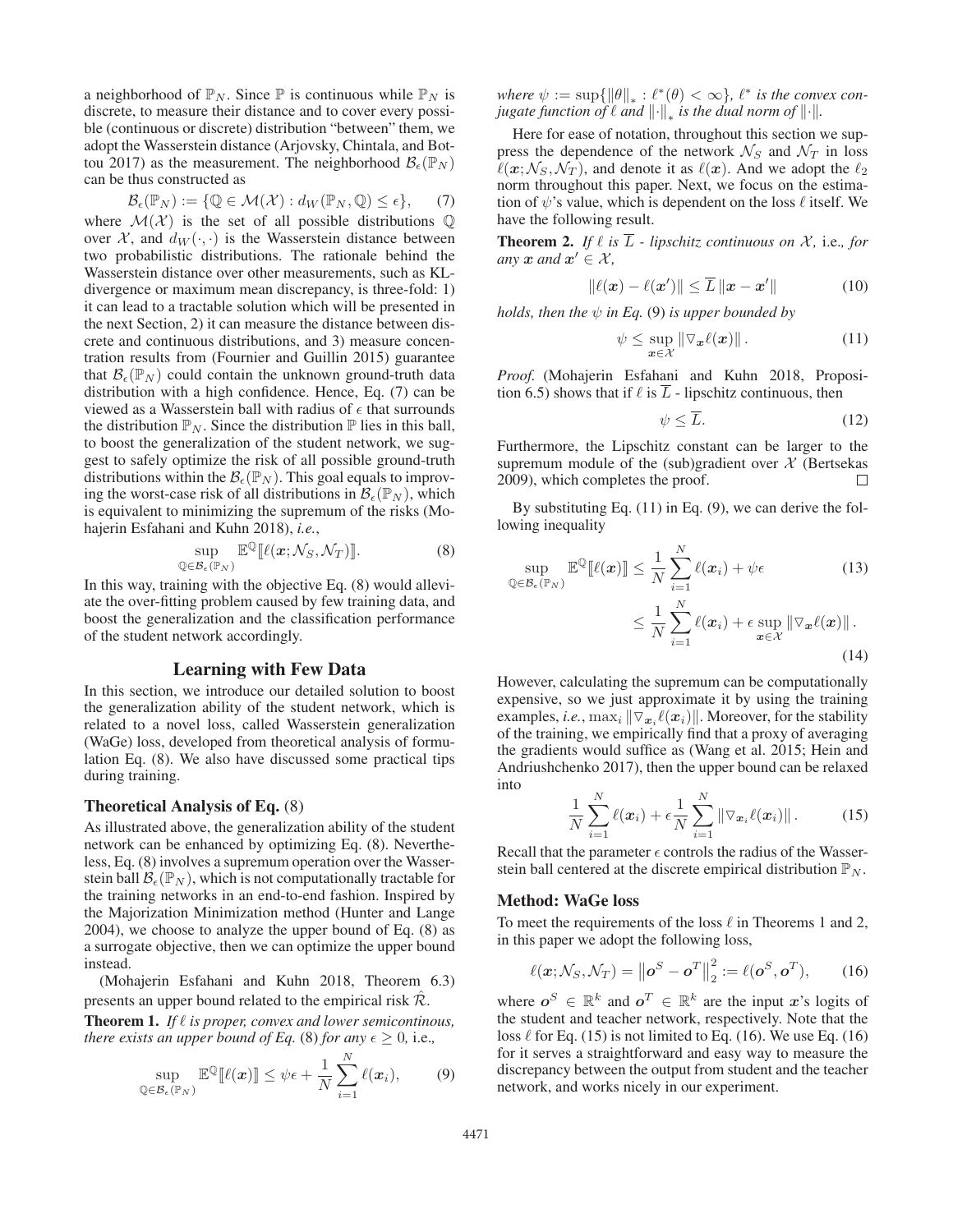Combining the adopted loss Eq. (16) and the upper bound Eq. (15), we can obtain a loss promoting the generalization, *i.e.*,

$$
\mathcal{L}_W(\mathcal{N}_S) = \frac{1}{N} \sum_{i=1}^N \ell(\boldsymbol{o}_i^S, \boldsymbol{o}_i^T) + \epsilon \frac{1}{N} \sum_{i=1}^N \left\| \nabla_{\boldsymbol{x}_i} \ell(\boldsymbol{o}_i^S, \boldsymbol{o}_i^T) \right\|.
$$
\n(17)

We call this novel loss Wasserstein Generalization (WaGe) loss, which is motivated by focusing on the generalization within the Wasserstein ball of the discrete empirical distribution. Since WaGe loss does not include supervision signal from the ground-truth labels, following the previous works (Romero et al. 2015; Heo et al. 2019), our proposed WaGe loss should be used in conjunction with the KD loss as

$$
\mathcal{L}_{train}(\mathcal{N}_S) = \mathcal{L}_{KD}(\mathcal{N}_S) + \alpha \mathcal{L}_W(\mathcal{N}_S), \qquad (18)
$$

where  $\alpha$  is a hyperparameter balancing the two losses. In this way, the student network can be better guided by the teacher network through distilling its knowledge as well as boosting own generalization.

The gradient term included in Equation (17) can be interpreted as a term that improves the generalization ability when being optimized. Intuitively, the gradient term  $\nabla_{x_i} \ell(o_i^S, o_i^T)$  can be viewed as the sensitivity of the network with respect to the input (Simonyan, Vedaldi, and Zisserman 2013). For example, if one single image has a large gradient during training, that means the image needs to be paid attention to. By reducing this term, we are effectively reducing the attention of the network to one single image specifically. In other words, optimizing gradient term can smoothen the decision boundaries trained on  $\mathbb{P}_N$ , and thus reduce the gap between network output for input data in  $\mathbb{P}_N$ and Q.

Most existing deep learning works that involve Wasserstein metric often include the Wasserstein metric as a part of their optimization objectives. However, our proposed solution incorporates the Wasserstein metric as a measurement as the constraint of the optimization.

#### Optimizing Gradient As Data Augmentation

Training deep neural networks requires large amount of data. However, in case of limited data availability, a simple solution is to perform data augmentation. Image data augmentation involves horizontal or vertical flipping of images and adding noise to the images. We next proceed to show that the inclusion of the gradient term in Eq. (15) can be explained as training the network with this data augmentation mechanism.

**Theorem 3.** *Consider*  $\ell(x; \mathcal{N}_S, \mathcal{N}_T) = ||\boldsymbol{o}^S - \boldsymbol{o}^T||$  $\frac{2}{2} :=$  $\ell({\boldsymbol{o}}^S, {\boldsymbol{o}}^T)$  as the loss function to train the student network. *Given a random perturbation*  $\gamma \sim (0, vI)$  *on the input data x, then the objective on the noisy input to train the student* *network would be approximated as*

$$
\mathbb{E}_{p(\boldsymbol{x},\boldsymbol{\gamma})}[\ell(\boldsymbol{x}+\boldsymbol{\gamma};\mathcal{N}_S,\mathcal{N}_T)]
$$
\n
$$
= \mathbb{E}_{p(\boldsymbol{x})}[\ell(\boldsymbol{x};\mathcal{N}_S,\mathcal{N}_T)] + v \mathbb{E}_{p(\boldsymbol{x})}[\|\nabla_{\boldsymbol{x}}\mathcal{N}_S(\boldsymbol{x})\|_2^2] + O(v^2)
$$
\n
$$
:= \mathbb{E}_{p(\boldsymbol{x})}[\ell(\boldsymbol{x};\mathcal{N}_T,\mathcal{N}_S)] + O(v^2).
$$
\n(19)

*Proof.* Given a teacher network  $\mathcal{N}_T$ , student network  $\mathcal{N}_S$ and their respective output  $o<sub>T</sub>$  and  $o<sub>S</sub>$ , assuming a random perturbation  $\gamma \sim (0, vI)$  is added to the training data, the loss function  $\ell$  then becomes

$$
\mathbb{E}_{p(\boldsymbol{x},\boldsymbol{\gamma})}[\ell(\boldsymbol{x}+\boldsymbol{\gamma};\mathcal{N}_S,\mathcal{N}_T)]
$$
\n
$$
= \mathbb{E}_{p(\boldsymbol{x},\boldsymbol{\gamma})}[(\mathcal{N}_S(\boldsymbol{x}+\boldsymbol{\gamma})-\boldsymbol{o}_T)^2]
$$
\n
$$
= \mathbb{E}_{p(\boldsymbol{x},\boldsymbol{\gamma})}[\mathcal{N}_S^2(\boldsymbol{x}+\boldsymbol{\gamma})-2\boldsymbol{o}_T\mathcal{N}_S^2(\boldsymbol{x}+\boldsymbol{\gamma})+\boldsymbol{o}_T^2],
$$
\n(20)

where  $p(x, \gamma)$  denotes the probability distribution of x and *γ*. Assuming that the noise  $\gamma$  is small,  $\mathcal{N}_S(\mathbf{x} + \gamma)$  can be approximated using Taylor series expansion of  $\mathcal{N}_S(\mathbf{x} + \gamma)$ around  $\mathcal{N}_S(\boldsymbol{x})$ .

$$
\mathcal{N}_S(\boldsymbol{x} + \gamma) = \mathcal{N}_S(\boldsymbol{x}) + \gamma^\top \nabla_{\boldsymbol{x}} \mathcal{N}_S(\boldsymbol{x}) + \frac{1}{2} \gamma^\top \nabla_{\boldsymbol{x}}^2 \mathcal{N}_S(\boldsymbol{x}) \gamma + O(\gamma^3)
$$

Substituting the approximation in Eq. (20),  $\tilde{\ell}$  can then be approximated as the following

$$
\mathbb{E}_{p(\boldsymbol{x},\boldsymbol{\gamma})}[\ell(\boldsymbol{x}+\boldsymbol{\gamma};\mathcal{N}_S,\mathcal{N}_T)]
$$
\n
$$
\approx \mathbb{E}_{p(\boldsymbol{x},\boldsymbol{\gamma})}[(\mathcal{N}_S(\boldsymbol{x})+\boldsymbol{\gamma}^\top\triangledown_{\boldsymbol{x}}\mathcal{N}_S(\boldsymbol{x})+\frac{1}{2}\boldsymbol{\gamma}^\top\triangledown_{\boldsymbol{x}}^2\mathcal{N}_S(\boldsymbol{x})\boldsymbol{\gamma})^2]
$$
\n
$$
-2 \mathbb{E}_{p(\boldsymbol{x},\boldsymbol{\gamma})}[\boldsymbol{o}_T\mathcal{N}_S(\boldsymbol{x})\boldsymbol{o}_T\boldsymbol{\gamma}^\top\triangledown_{\boldsymbol{x}}\mathcal{N}_S(\boldsymbol{x})\boldsymbol{\gamma} + \frac{1}{2}\boldsymbol{o}_T\boldsymbol{\gamma}^\top\triangledown_{\boldsymbol{x}}^2\mathcal{N}_S(\boldsymbol{x})\boldsymbol{\gamma}]
$$
\n
$$
+ \frac{1}{2}\boldsymbol{o}_T\boldsymbol{\gamma}^\top\triangledown_{\boldsymbol{x}}^2\mathcal{N}_S(\boldsymbol{x})\boldsymbol{\gamma}]
$$
\n
$$
= \mathbb{E}_{p(\boldsymbol{x})}[(\mathcal{N}_S(\boldsymbol{x})-\boldsymbol{o}_T)^2] - 2 \mathbb{E}_{p(\boldsymbol{x},\boldsymbol{\gamma})}[\frac{1}{2}\boldsymbol{o}_T\boldsymbol{\gamma}^\top\triangledown_{\boldsymbol{x}}\mathcal{N}_S(\boldsymbol{x})\boldsymbol{\gamma}]
$$
\n
$$
+ \mathbb{E}_{p(\boldsymbol{x},\boldsymbol{\gamma})}[\mathcal{N}_S(\boldsymbol{x})\boldsymbol{\gamma}^\top\triangledown_{\boldsymbol{x}}^2\mathcal{N}_S(\boldsymbol{x})\boldsymbol{\gamma} + (\boldsymbol{\gamma}^\top\triangledown_{\boldsymbol{x}}\mathcal{N}_S(\boldsymbol{x}))^2 + O(\boldsymbol{\gamma}^3)]
$$
\n
$$
= \ell(\boldsymbol{x};\mathcal{N}_S,\mathcal{N}_T) + v \mathbb{E}_{p(\boldsymbol{x})}[(\mathcal{N}_S(\boldsymbol{x})-\boldsymbol{o}_T)\triangledown_{\boldsymbol{x}}^2\mathcal{N}_S(\boldsymbol{x})]
$$
\n
$$
+ v \mathbb{E}_{p(\boldsymbol{x})}[\|\nabla_{\boldsymbol{x}}\mathcal{N}_S(\boldsymbol{x})\|_2^2].
$$

If this loss function is minimized by taking the functional gradient of  $\mathcal{N}_S(\boldsymbol{x})$  and setting the result to zero, then

$$
\mathcal{N}_S(\boldsymbol{x}) = \mathop{\mathbb{E}}_{p(\boldsymbol{o}_T,\boldsymbol{x})} [\![\boldsymbol{o}_T]\!] + O(v)
$$

which indicates that

$$
\mathop{\mathbb{E}}_{p({\bm{x}})}[\![(\mathcal{N}_S({\bm{x}})-\bm{o}_T) \triangledown_{\bm{x}}^2 \mathcal{N}_S({\bm{x}})]\!]
$$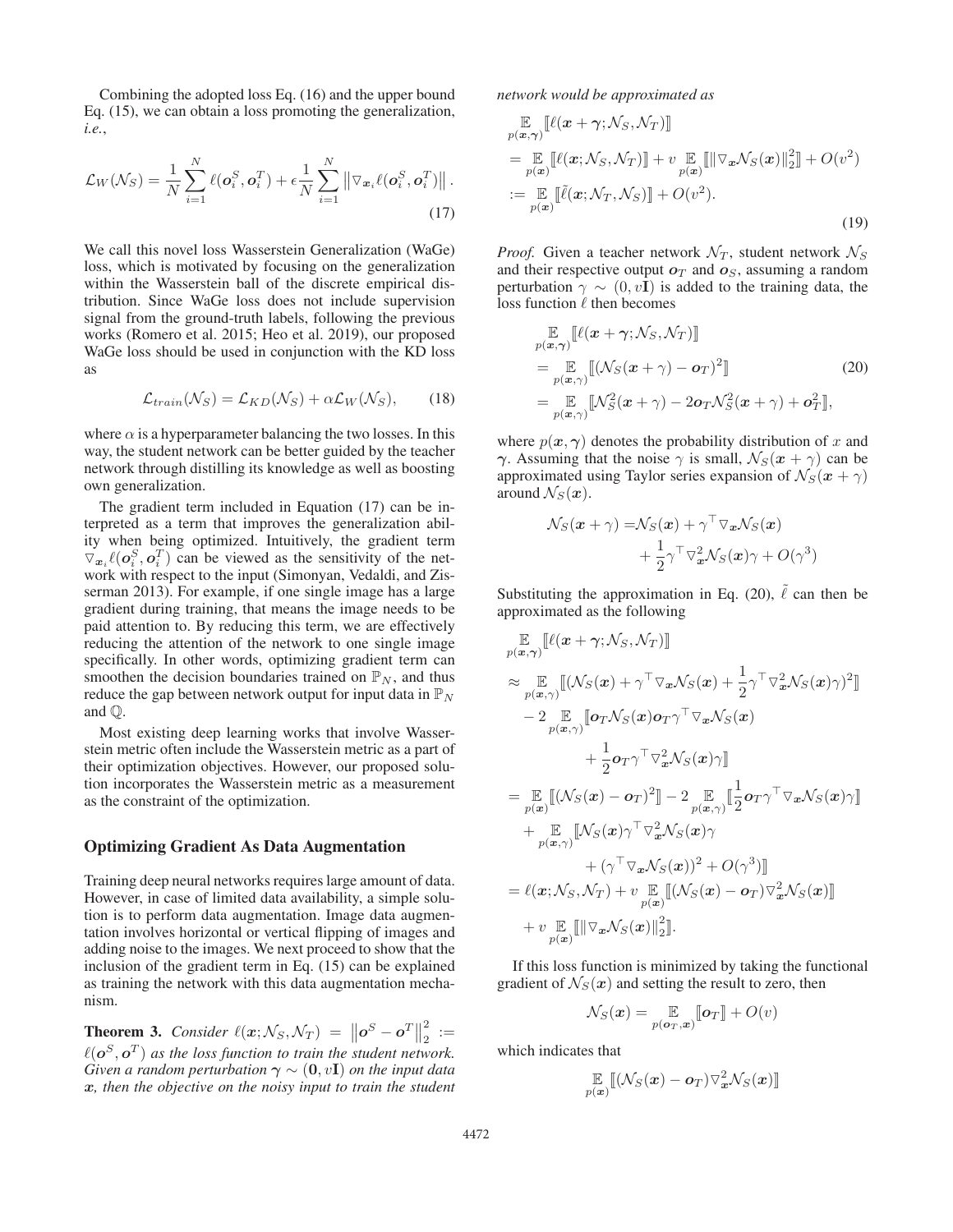reduces to  $O(v)$ . Hence, Eq. (20) becomes

 $\mathbb{E}_{p(\boldsymbol{x}, \boldsymbol{\gamma})} [\![\ell(\boldsymbol{x} + \boldsymbol{\gamma}; \mathcal{N}_S, \mathcal{N}_T)]\!] = \mathbb{E}_{p(\boldsymbol{x})} [\![\ell(\boldsymbol{x}; \mathcal{N}_S, \mathcal{N}_T)]\!] + O(v^2)$  $+ v \mathop{\mathbb{E}}_{p(\boldsymbol{x})} \llbracket \|\triangledown_{\boldsymbol{x}}\mathcal{N}_S(\boldsymbol{x})\|_2^2 \rrbracket,$ 

which we use  $\tilde{\ell}$  to denote,

$$
\mathbb{E}_{p(\boldsymbol{x},\boldsymbol{\gamma})}[\ell(\boldsymbol{x}+\boldsymbol{\gamma};\mathcal{N}_S,\mathcal{N}_T)]
$$
\n
$$
= \mathbb{E}_{p(\boldsymbol{x})}[\ell(\boldsymbol{x};\mathcal{N}_S,\mathcal{N}_T) + v \|\nabla_{\boldsymbol{x}}\mathcal{N}_S(\boldsymbol{x})\|_2^2] + O(v^2)
$$
\n
$$
:= \mathbb{E}_{p(\boldsymbol{x})}[\ell(\boldsymbol{x};\mathcal{N}_T,\mathcal{N}_S)] + O(v^2).
$$

This loss function is similar to Eq. (15) in many aspects. Firstly, their first term is identical. Secondly, the second term is the gradient with respect to the input. Optimizing Eq. (15) also optimizes Eq. (19). Since the first terms of Eq. (19) and  $\ell$  are equal, the second terms can be seen as a regularization term that penalizes the large gradient value of  $\mathcal{N}_S(\boldsymbol{x})$ . The two regularization terms can also be treated as  $\ell_1$  and  $\ell_1$  regularizations with respect to the gradient. Similar to the feature of L1 regularization, the regularization term of Eq. (15) is robust to large gradients during training. Therefore, optimizing Eq. (15) with  $\mathbb{P}_N$  resembles to training with  $\mathbb{P}_N$  with random perturbation, which is a popular method to perform data augmentation. The performance of the student network trained with few data can then be guaranteed by emulating the data augmentation.

### Experiment

Now we empirically evaluate the proposed algorithm on popular benchmark datasets, including CIFAR-10 dataset, CIFAR-100 dataset and Fashion-MNIST dataset.

### Datasets and Network Configuration

CIFAR-10 and CIFAR-100 dataset CIFAR-10 and CIFAR-100 dataset (Krizhevsky 2009) consists of 60,000 tiny RGB images with shape  $32 \times 32$ , where 50,000 of the images are training set and the remaining 10,000 images are intended for testing. The tiny images in CIFAR-10 are split into 10 mutually exclusive categories, which are airplane, automobile, bird, cat, deer, dog, frog, horse, ship, and truck. For the two datasets, we use the same teacher and student network structures, while CIFAR-100 is split into 100 mutually exclusive categories. The architecture of the teacher network for the two datasets consists of three convolutional maxout (Goodfellow et al. 2013) layers followed by a fully connected maxout layer in a 96-192-192-500 plus a softmax layer configuration. The design of the teacher network generally follows the architecture used in FitNet (Romero et al. 2015) and maxout with some minor modifications (See Table 1). The images are rescaled to range  $[0, 1]$  and are augmented by random cropping with paddings and random horizontal flipping, before feeding into the network. The mean and standard deviation of the images are rescaled to zero and one across three channels.

Fashion-MNIST dataset Fashion-MNIST dataset (Xiao, Rasul, and Vollgraf 2017) consists of  $28 \times 28$  greyscale images from ten different categories of fashion items, including T-shirt, trouser, pullover, dress, coat, sandal, shirt, sneaker, bag, and ankle boot. The number of examples for training and testing is 60,000 and 10,000, respectively. The architecture of the teacher network consists of two convolutional layers with kernel size  $8 \times 8$  followed by a fully connected layer with 4096 units and a softmax layer that predicts the probability distribution over the ten categories. Before images are fed into the network, the images are rescaled to range  $[0, 1]$  and are augmented by random horizontal flipping only. Fashion-MNIST is favored over MNIST for its complexity and its more accurate presentation of modern computer vision tasks.

#### Evaluation of Generalization Ability

To demonstrate the advantage of the proposed algorithm in generalization, we investigate the classification performance when the student network is trained with a different number of examples. The teacher network is pre-trained with complete training examples. As for the student network, we randomly sample M examples for each of categories and use them for training. Then different  $M$  values indicate the different size of the training set for the student network. During sampling, balance with respect to the number of examples across different categories is strictly maintained to avoid unnecessary performance impact.

We compare the classification accuracy of the student network when it is trained with different competing losses, including the original knowledge distillation (KD) loss, FitNet (FN) (Romero et al. 2015), Activation Boundary (AB) loss (Heo et al. 2019) as well as our WaGe loss. As mentioned in the previous section, following related works, the WaGe loss is designed to be used on the top of KD loss. For the fair comparison, all methods use the same teacher network, and all student networks have an identical structures. In specific, the pretrained teacher networks have testing accuracy of 89%, 47% and 92% on the CIFAR-10, CIFAR-100 and Fashion-MNIST dataset, respectively. In our experiments,  $\epsilon$  is set to 1 and  $\alpha$  is set to 0.001. Temperature T for KD loss is set to 3. On both datasets, the student networks are trained using back propagation and Stochastic Gradient Descent (SGD) with momentum for 500 epochs. During training, the learning rate and the momentum decay linearly. The experiments are run on a single NVIDIA GeForce 1080 Ti GPU.

## Experimental Results

Table 2 describes the performance of each technique using the CIFAR-10 dataset. The simplest model, Student #0, is used for all experiments in this table. As can be shown in Table 2, from the results obtained from the CIFAR-10 dataset, due to the optimization with respect to generalization ability, models trained with WaGe loss outperform in comparison with other techniques. Specifically, when the models are trained with the full training set, the testing accuracy of the model trained with WaGe loss outperforms AB by around 2 percentage points and outperforms other training techniques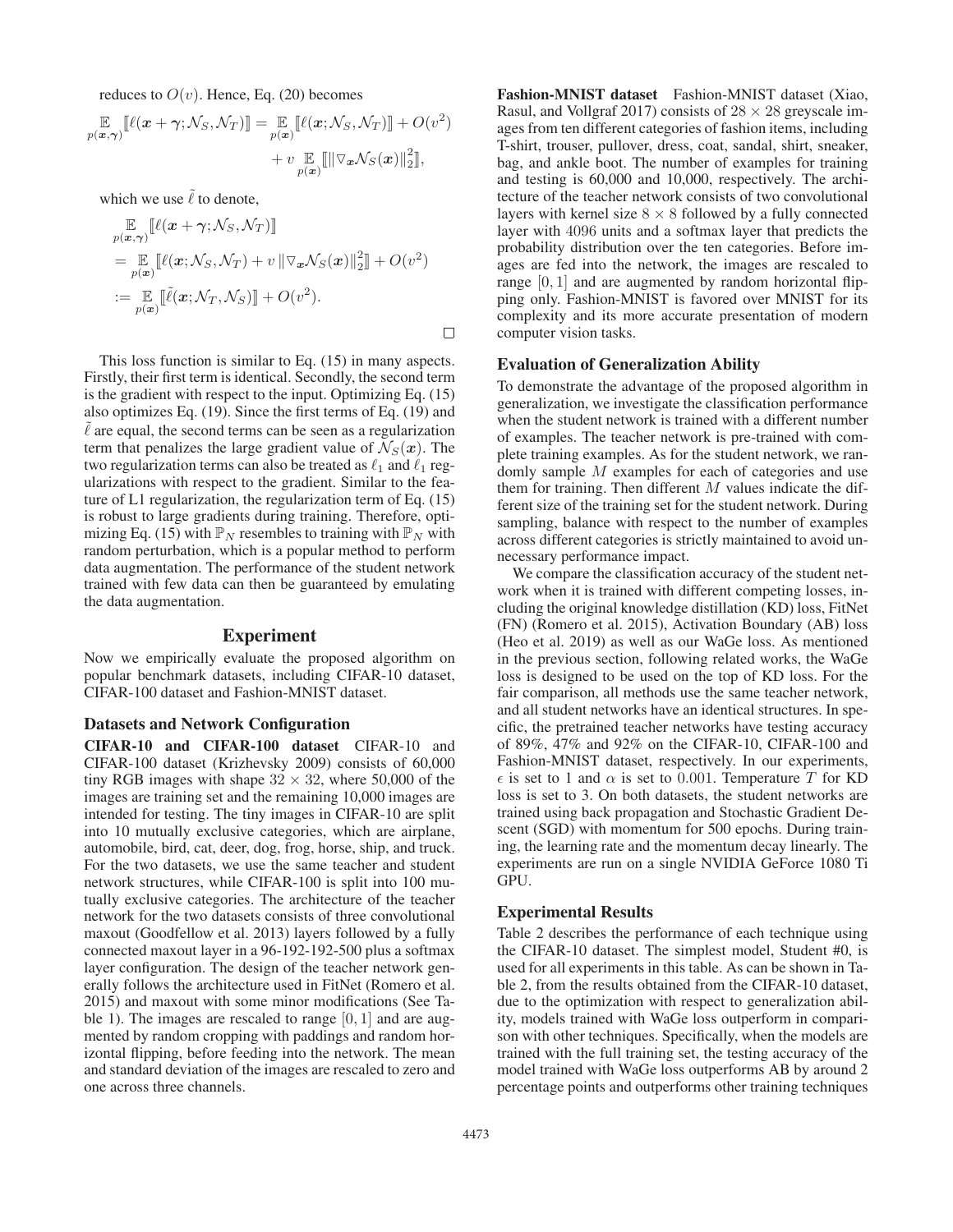Table 1: Details of the network structure used in our experiment. "conv" means the convolutional layers and "FC" stands for the fully-connected layers.

| <b>CIFAR</b>                           | CIFAR-10                                                      | CIFAR-10                                                       | CIFAR-10                                                                        | $CIFAR-100^{\circ}$                                                                        | Fashion-MNIST              | Fashion-MNIST                                                                   |
|----------------------------------------|---------------------------------------------------------------|----------------------------------------------------------------|---------------------------------------------------------------------------------|--------------------------------------------------------------------------------------------|----------------------------|---------------------------------------------------------------------------------|
| Teacher                                | Student #0                                                    | Student #1                                                     | Student #2                                                                      | Student                                                                                    | Teacher                    | Student                                                                         |
| conv 8x8x96<br>maxpool 2x2<br>dropout  | conv 3x3x16<br>conv 3x3x32<br>conv 3x3x32<br>maxpool 2x2      | conv 3x3x16<br>conv $3x3x16$<br>conv $3x3x16$<br>maxpool 2x2   | conv $3x3x32$<br>conv $3x3x48$<br>conv $3x3x64$<br>$conv$ 3x3x64<br>maxpool 2x2 | conv $3x3x32$<br>conv $3x3x48$<br>conv $3x3x64$<br>conv $3x3x64$<br>maxpool 2x2<br>dropout | conv 8x8x32<br>maxpool 2x2 | conv 3x3x32<br>conv 3x3x32<br>conv 3x3x32<br>conv 3x3x32<br>maxpool 2x2         |
| conv 8x8x192<br>maxpool 2x2<br>dropout | conv $3x3x48$<br>conv $3x3x64$<br>conv 3x3x80<br>maxpool 2x2  | conv 3x3x32<br>conv $3x3x32$<br>conv $3x3x32$<br>maxpool 2x2   | conv 3x3x80<br>conv 3x3x80<br>conv 3x3x80<br>conv 3x3x80<br>maxpool 2x2         | conv $3x3x80$<br>conv $3x3x80$<br>conv $3x3x80$<br>conv $3x3x80$<br>maxpool 2x2<br>dropout | conv 8x8x64<br>maxpool 2x2 | conv $3x3x64$<br>conv $3x3x64$<br>conv $3x3x64$<br>conv $3x3x64$<br>maxpool 2x2 |
| conv $5x5x192$<br>maxpool 2x2          | conv $3x3x96$<br>conv 3x3x96<br>conv $3x3x128$<br>maxpool 2x2 | conv $3x3x48$<br>conv $3x3x48$<br>conv $3x3x64$<br>maxpool 8x8 | conv 3x3x128<br>conv 3x3x128<br>conv $3x3x128$<br>conv $3x3x128$<br>maxpool 8x8 | conv $3x3x80$<br>conv 3x3x80<br>conv 3x3x80<br>conv $3x3x80$<br>maxpool 2x2<br>dropout     | FC 4096                    | <b>FC 500</b>                                                                   |
| maxout 500<br>FC+softmax               | maxout 500<br>FC+softmax                                      | maxout 500<br>FC+softmax                                       | maxout 500<br>FC+softmax                                                        | maxout 500<br>FC+softmax                                                                   | FC+softmax                 | FC+softmax                                                                      |

Table 2: Classification accuracy with respect to various methods and different number of training examples on CIFAR-10 dataset.

| M                 | Ours                 | AB     | FN     | KD.    |
|-------------------|----------------------|--------|--------|--------|
| F <sub>u</sub> 11 | 84.66%               | 82.65% | 77.84% | 79.72% |
| 1000              | 82.01%               | 76.19% | 63.84% | 77.63% |
| 500               | $73.08\overline{\%}$ | 66.69% | 54.51% | 50.63% |
| 100               | $47.24\%$            | 44.7%  | 29.68% | 31.83% |
| 50                | 41.16%               | 38.23% | 31.65% | 28.32% |

Table 3: Classification accuracy with respect to various methods and different number of training examples on Fashion-MNIST dataset.

| M    | Ours      | AB        | FN     | KD        |
|------|-----------|-----------|--------|-----------|
| Full | $94.72\%$ | $92.1\%$  | 92.23% | $92.1\%$  |
| 1000 | $91.95\%$ | 91.67%    | 91.53% | 90.44%    |
| 500  | $90.46\%$ | $90.25\%$ | 82.6%  | 89.45%    |
| 100  | 85.18%    | 84.09%    | 81.92% | $83.77\%$ |
| 50   | 81.73%    | 80.82%    | 81.40% | 78.5%     |

by a larger margin. When the number of training samples reduces, WaGe loss can still maintain its ability to generalize by outperforming all other baseline techniques. For example, WaGe outperforms the second-best baseline method by 4.25 points on KD, 6.39, 2.54 and 2.93 on AB when M equals to 1000, 500, 100 and 50, respectively.

Similar observations can be found from Table 3, which shows the testing accuracy of the models using the Fashion-MNIST dataset. When being trained on the full training

Table 4: Classification accuracy with respect to various methods and different number of training examples on CIFAR-100 dataset.

| $\overline{1}$ |           |           |           |           |  |  |  |
|----------------|-----------|-----------|-----------|-----------|--|--|--|
| M              | Ours      | AB        | <b>FN</b> | KD        |  |  |  |
| Full           | $49.64\%$ | 48.22%    | 48.94%    | 48.74%    |  |  |  |
| 250            | 34.98%    | 34.28%    | 35.38%    | 34.7%     |  |  |  |
| 100            | $21.81\%$ | 20.68%    | 20.37%    | 21.76%    |  |  |  |
| 50             | $20.32\%$ | $19.22\%$ | 18.64%    | $19.27\%$ |  |  |  |

set, the performance of all tested models is superior to the teacher networks, while WaGe loss achieves the highest test set accuracy of 94.72%. As M decreases, the accuracy of WaGe loss drops from 94.72% to 81.73%, while AB loss drops from  $92.\overline{1}\%$  to  $80.82\%$ , FitNet drops from  $92.23\%$  to 81.4% and vanilla KD drops from 92.1% to 78.5%. The test set accuracy of the model trained with WaGe loss is higher than AB loss, FitNet and KD loss at all tested values of M.

## Structural Complexity Analysis of Student Networks

To examine the generalization ability benefit of the WaGe loss from the perspective of network structure, we conducted experiments with the same setting as described in Section , but with different network complexities. In this experiment, we investigate the change of performance affected by altering the network complexity. Concretely, we trained Student #1 and #2 using the techniques mentioned in the previous section, and compare the difference in terms of testing accuracy. The number of parameters in Student #1 is smaller than that of Student #0 while the number of parameters in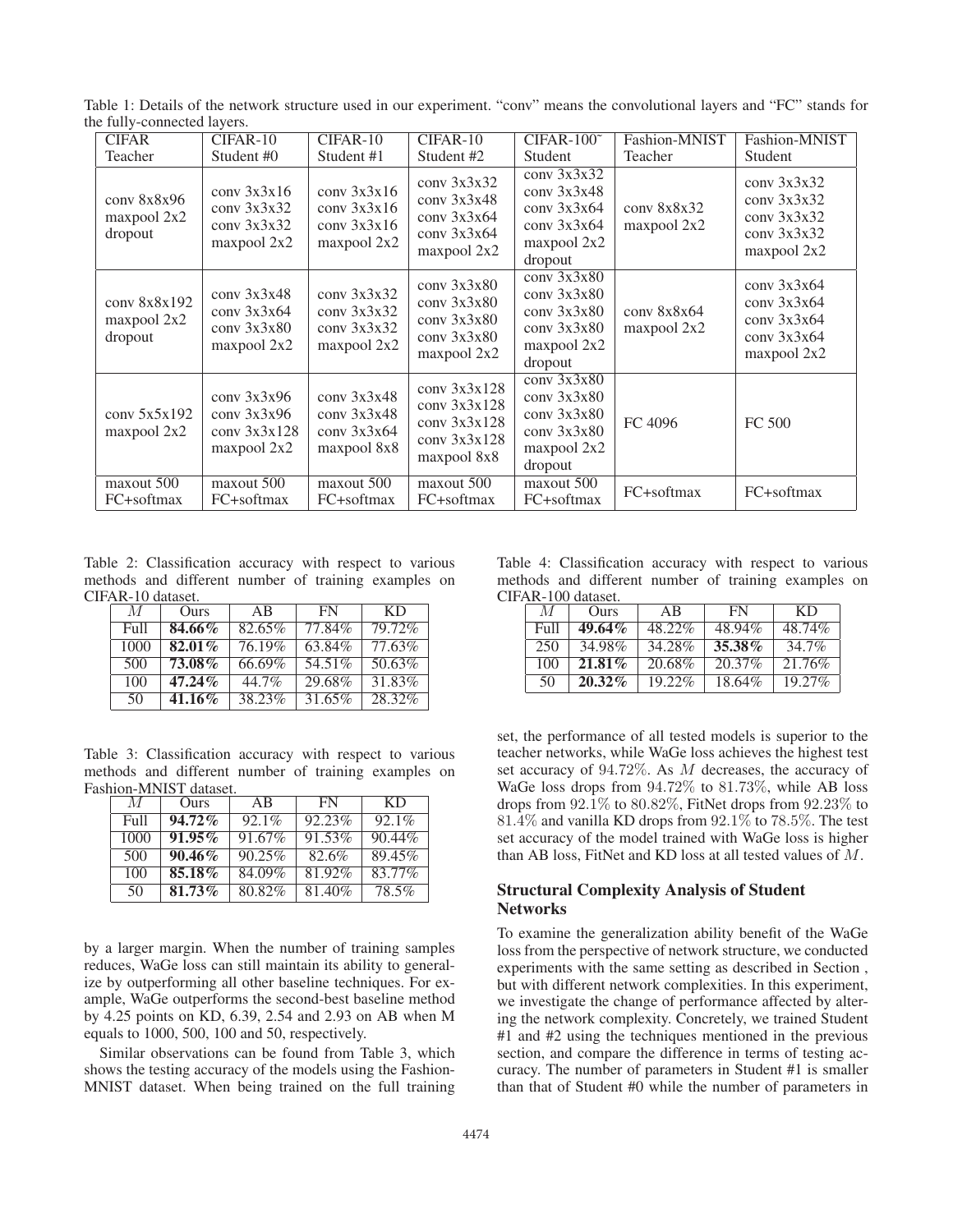Table 5: Classification accuracy of student networks on CIFAR-10 trained by various methods using different number of samples.

|          | Student #1        |                          |          |                                         | Student #2          |               |                 |           |
|----------|-------------------|--------------------------|----------|-----------------------------------------|---------------------|---------------|-----------------|-----------|
| М        | <b>Ours</b>       | AB                       | FN       | KD.                                     | Ours.               | AB            | FN              | KD.       |
| $1000 -$ | 78.37%            | 73.46%                   |          | $64.83\%$ $62.88\%$ $84.23\%$           |                     | 78.64% 62.84% |                 | $62.46\%$ |
| 500 l    |                   | $167.56\%$ 62.88% 52.71% |          | $48.12\%$   75.45\% 68.82\%             |                     |               | 49.12\% 53.75\% |           |
| $100-1$  | $143.96\%$ 41.54% |                          | 30.2%    | 28.52%                                  | $49.69\%$ $42.95\%$ |               | 42.30%          | 36.55%    |
| 50 l     | $141.41\%$ 35.49% |                          | $29.0\%$ | $35.52\%$   37.67% 36.45% 29.89% 30.73% |                     |               |                 |           |

Table 6: Structural complexity statistics of the teacher network and various student networks on CIFAR-10 dataset. The compression and acceleration rate is with respect to the teacher network.

|                | #Params | #FLOPs | <b>Compression Ratio</b> | <b>Acceleration Ratio</b> |
|----------------|---------|--------|--------------------------|---------------------------|
| <b>Teacher</b> | 11M     | 59.62M | 100%                     | 100%                      |
| Student #0     | 1 M     | 5.27M  | 8.87%                    | 8.83%                     |
| Student #1     | 0.3M    | 1.73M  | $2.92\%$                 | $2.90\%$                  |
| Student #2     | 2 M     | 9.95M  | $16.72\%$                | 16.69%                    |

Table 7: Classification accuracy of the student networks on CIFAR-10 trained by WaGe with respect to different hyperparameters  $\alpha$  and  $\epsilon$  in log scale.

|                       |        |        | $log_{10} \alpha$ |        |        |
|-----------------------|--------|--------|-------------------|--------|--------|
| $log_{10}$ $\epsilon$ | $-1$   | $-2$   | $-3$              | $-4$   | $-5$   |
| $\Omega$              | 63.16% | 80.33% | 80.65%            | 77.67% | 77.63% |
| $-1$                  | 63.55% | 80.03% | 79.81%            | 78.14% | 78.49% |
| $-2$                  | 62.62% | 80.50% | 79.27%            | 78.95% | 77.77% |
| $-3$                  | 62.54% | 80.12% | 79.48%            | 78.81% | 78.21% |
| $-4$                  | 62.64% | 80.07% | 78.78%            | 78.58% | 74.90% |
| $-5$                  | 63.05% | 79.92% | 78.81%            | 78.52% | 78.10% |

Student #2 is larger. Table 6 shows the general information of the architectures and Table 1 contains the detail configuration.

Table 5 shows the testing accuracy achieved by various training techniques on Student #1 and Student #2. As can be seen from Table 5, the performance of WaGe loss remains on the top of other techniques on all listed  $M$  values, despite the complexity of the network structure is increased or decreased. On  $M = 1000$ , Student #2 trained by WaGe loss obtained 84.23%, despite the number of parameters being 16.72% of the teacher network. Meanwhile, the testing accuracy obtained by other techniques on Student #2 is lower than their corresponding results under the same  $M$  in Table 5 by a relatively large margin, which demonstrates the superiority of the proposed WaGe loss in terms of generalization.

#### Hyperparameter Analysis

In this subsection, we perform a hyperparameter analysis of our proposed WaGe loss. To this end, the CIFAR-10 model is trained using  $M = 1000$ . Other parameters, such as the temperature of the distillation, are heavily discussed in previous work (Hinton, Vinyals, and Dean 2015). Hence, we focus on two important hyperparameters that are included in the proposed WaGe loss, which are the weight of WaGe loss  $\alpha$  and  $\epsilon$ . Table 7 shows the result of the experiments for all combinations of  $\alpha$  from 1 to 10<sup>-5</sup> with increment 0.1, and  $\epsilon$  from 1 to 10<sup>-7</sup> with the same increment using 1000 examples. In theory, the optimal radius of the Wasserstein ball  $\epsilon$  can be computed with given confidence value within the range  $(0, 1)$  using Equation 8 in (Mohajerin Esfahani and Kuhn 2018, Theorem 3.4). However, in our experiments, with a fixed value of  $\alpha$ , the performance of the models shows a low correlation with the generalization ability of the network. As  $\alpha$  decreases, the performance of the network drops dramatically as the importance of WaGe loss diminishes. When  $\alpha$  is larger than 0.001, the performance of the network drops dramatically, which is due to the inclusion of the gradient term. This experiment indicates that the effect of WaGe loss is only sensitive to  $\alpha$ , which controls the relative weight of WaGe loss itself, in comparison with other losses (*i.e.*, KD loss).

## **Conclusion**

We have proposed an approach to enhance the generalization ability of the student network when the training data is quite limited. Concretely, we assume that the ground-truth data-generating distribution actually lies in a Wasserstein ball centered on the training examples' discrete empirical distribution. Thus we can safely optimize the risks of all possible distributions within this ball to boost the generalization ability. Furthermore, for ease of training networks in end-toend fashion, we theoretically relax the upper bound of the supremum risk, and develop a novel loss called WaGe loss accordingly. In particular, the proposed WaGe loss is also easy to implement for the networks in real applications. Extensive experimental results on benchmark datasets validate the effectiveness of our proposed method. It has been shown that our WaGe loss is capable of improving the classification performance of the student network, and has significant superiority over other competing methods when the training data is very limited.

#### Acknowledgement

This work was supported in part by the Australian Research Council under Project DE180101438.